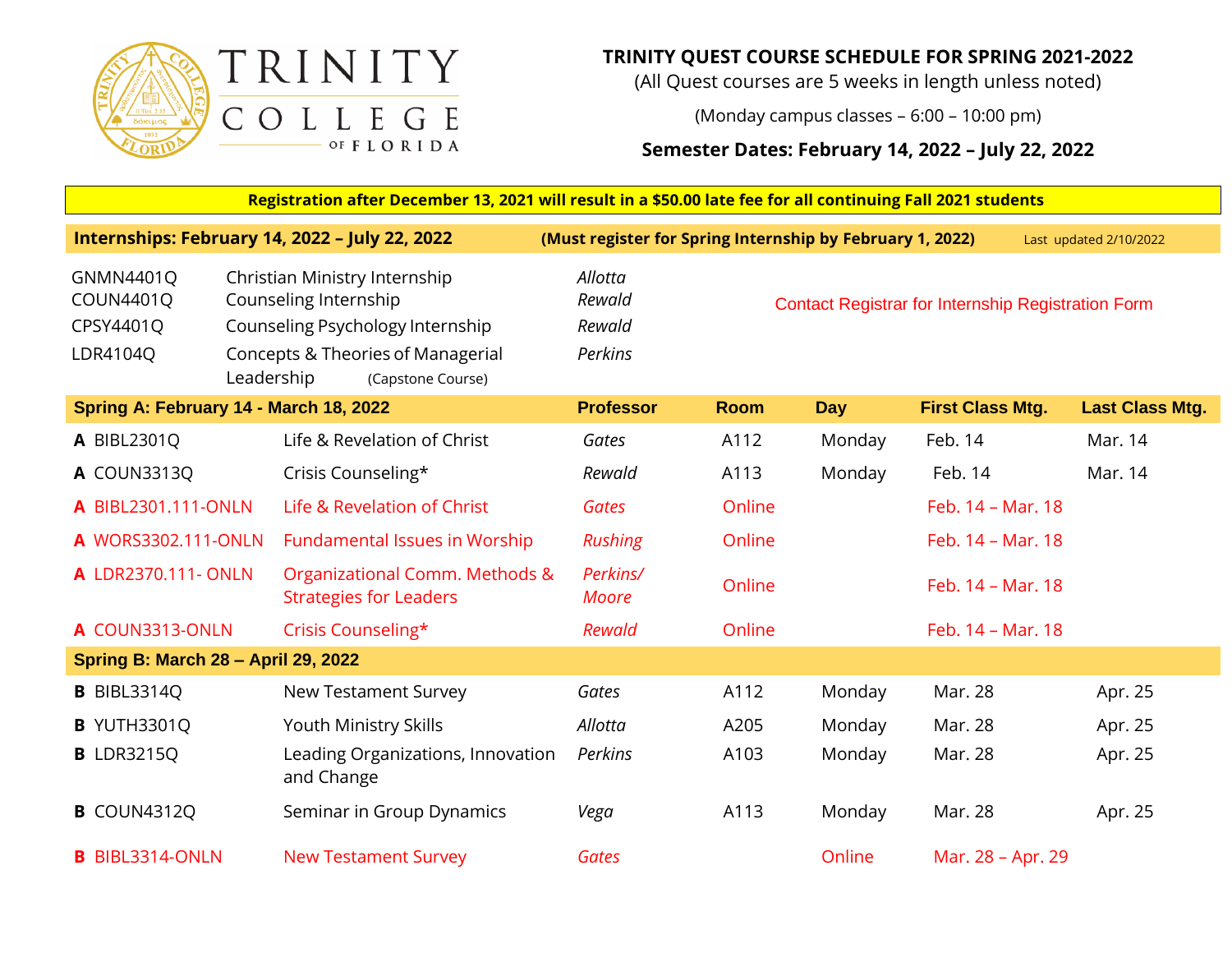| <b>B</b> YUTH3301-ONLN                                                                   | <b>Youth Ministry Skills</b>                    | <b>Allotta</b>  | Online           |        | Mar. 28 - Apr. 29 |         |  |
|------------------------------------------------------------------------------------------|-------------------------------------------------|-----------------|------------------|--------|-------------------|---------|--|
| <b>B</b> LDR3215.111-ONLN                                                                | Leading Organizations, Innovation<br>and Change | <b>Perkins</b>  | Online           |        | Mar. 28 - Apr. 29 |         |  |
| <b>B</b> COUN4312.111-ONLN                                                               | <b>Seminar in Group Dynamics</b>                | Vega            | Online           |        | Mar. 28 - Apr. 29 |         |  |
| <b>Spring C: May 9 - June 10, 2022</b>                                                   |                                                 |                 |                  |        |                   |         |  |
| <b>C</b> BIBL2331Q                                                                       | Hermeneutics                                    | Sprott          | A112             | Monday | May 9             | June 6  |  |
| C PAST3301.111Q                                                                          | Introduction to Preaching                       | Allotta         | A205             | Monday | May 9             | June 6  |  |
| $C$ CLP3146Q                                                                             | Psychopathology                                 | Rewald          | A113             | Monday | May 9             | June 6  |  |
| College Closed Monday, May 30 for Memorial Day *** CLASS MEETS TUESDAY THIS WEEK         |                                                 |                 |                  |        |                   |         |  |
| <b>C</b> BIBL2331.111-ONLN                                                               | <b>Hermeneutics</b>                             | <b>Sprott</b>   | Online           |        | May $9$ – June 10 |         |  |
| C PAST3301.111-ONLN                                                                      | <b>Introduction to Preaching</b>                | <b>Allotta</b>  | Online           |        | May $9$ – June 10 |         |  |
| <b>C</b> LDR4334.111-ONLN                                                                | <b>Resource Allocation in</b><br>Organizations  | Lugo            | Online           |        | May $9$ – June 10 |         |  |
| C CLP3146.111-ONLN                                                                       | Psychopathology                                 | Abshier         | Online           |        | May $9$ – June 10 |         |  |
| Spring D: June 20 - July 22, 2022                                                        |                                                 |                 |                  |        |                   |         |  |
| <b>D</b> BIBL3313Q                                                                       | Old Testament Survey                            | Depoutot        | A112             | Monday | June 20           | Jul. 18 |  |
| <b>D</b> PAST4301Q                                                                       | <b>Pastoral Methods</b>                         | Williams        | A205             | Monday | June 20           | Jul. 18 |  |
| D COUN4302Q                                                                              | Counseling Skills Lab*                          | Rewald          | A113             | Monday | June 20           | Jul. 18 |  |
| <b>D</b> MNGT3333Q                                                                       | Strategic H.R. in Organizations                 | Lugo            | A103             | Monday | June 20           | Jul. 18 |  |
| <b>D</b> BIBL4301Q                                                                       | Romans*                                         | Sprott          | Library<br>Lobby | Monday | June 20           | Jul. 18 |  |
| <b>College Closed Monday, July 4 for Independence Day. CLASS MEETS TUESDAY THIS WEEK</b> |                                                 |                 |                  |        |                   |         |  |
| <b>D</b> BIBL3313.111-ONLN                                                               | <b>Old Testament Survey</b>                     | <b>Depoutot</b> | Online           |        | June 20 - Jul. 22 |         |  |
| <b>D</b> PAST4301.111-ONLN                                                               | <b>Pastoral Methods</b>                         | <b>Williams</b> | Online           |        | June 20 - Jul. 22 |         |  |